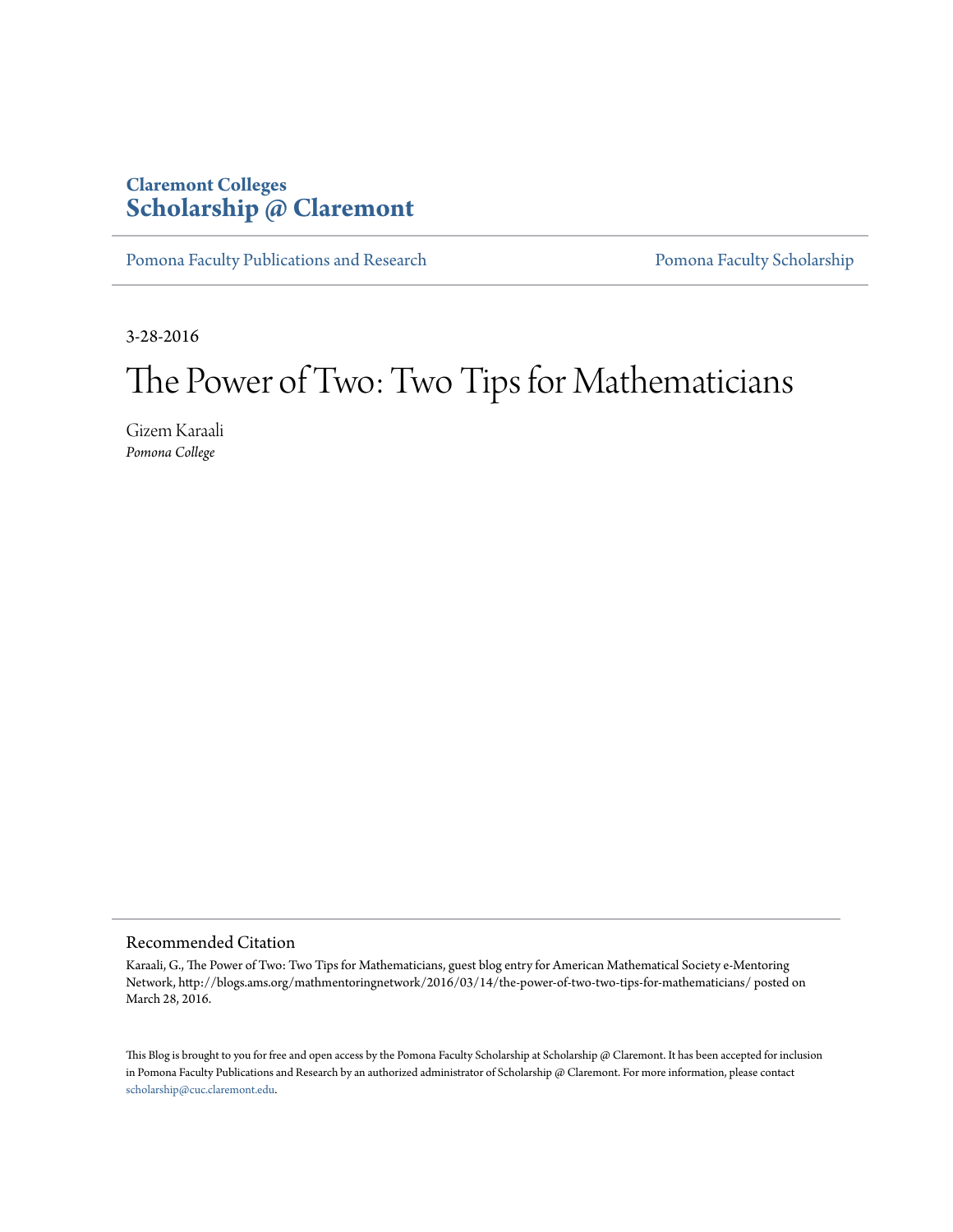### **The Power of Two: Two Tips for Mathematicians**

Posted on 03/14/2016 by gkaraali

Every person I know, even mathematicians, have their favorite numbers. Mine used to be 13, because I liked being contrarian. Then I switched to 17 because it was the seventh prime number and I also liked 7. But what is so special about the number 2? Of course, it is the only even prime, but what else?

If you did not know before, you might be interested to learn (from Wikipedia) that 2 is the only number x such that the sum of all the reciprocals of the powers of x equals x. Wikipedia will also tell you that "powers of two are central to the concept of Mersenne primes, and important to computer science." There are even interesting things to learn about the power of two in poetry. But why should readers of the e-Mentoring Network blog care?

On these blog pages, readers will find personal success stories to learn from and thoughtful essays chock-full of solid advice. My goal writing here has been a lot more modest. From the beginning, I have tried to share things I have learned from the vast literature about productivity and then personally tried to implement into my own idiosyncratic life. In my first post here, I wrote about writing things down, how "getting things out of your head and into a trusted system" can be helpful. Then I wrote about how making a plan for your summer as you ease into it might be a good idea. Finally last summer I wrote about digital organization. Along the way I also wrote a little post about giving math talks and there too I have tried to share what I learned from others and what seems to work well for myself (whenever I can get myself to listen to myself!)

So this post is about two great tips involving the number 2 that I learned along the way. They will perhaps not double your happiness or fortune, but I promise you that you will not regret it if you do decide to take them along for the ride.

Here is the first one: **The Two-Minute Rule**. I learned this from David Allen's famous book Getting Things Done, but it is easy to learn it independently of his program. The rule is quite simple:

## *If you find something on your to-do list that you could do in two minutes, just do it!*

Of course this works well if you have a to-do list, but it can be applied to many other contexts. So here are some corollaries:

**Corollary 1.** If you are going through your email inbox and you see some emails that are easy to answer quickly (and, this is absolutely essential, only if they are worth answering), then go ahead and respond.

**Corollary 2.** If you have to print out some handouts for your class that you have already prepared, just go ahead and print when you remember to.

**Corollary 3.** If you need to go to the bathroom, just go!

(Ok, maybe the last one there did not need to be included, but some of us need to be occasionally reminded of this! This and "You should go and fill up your water bottle when it is empty.")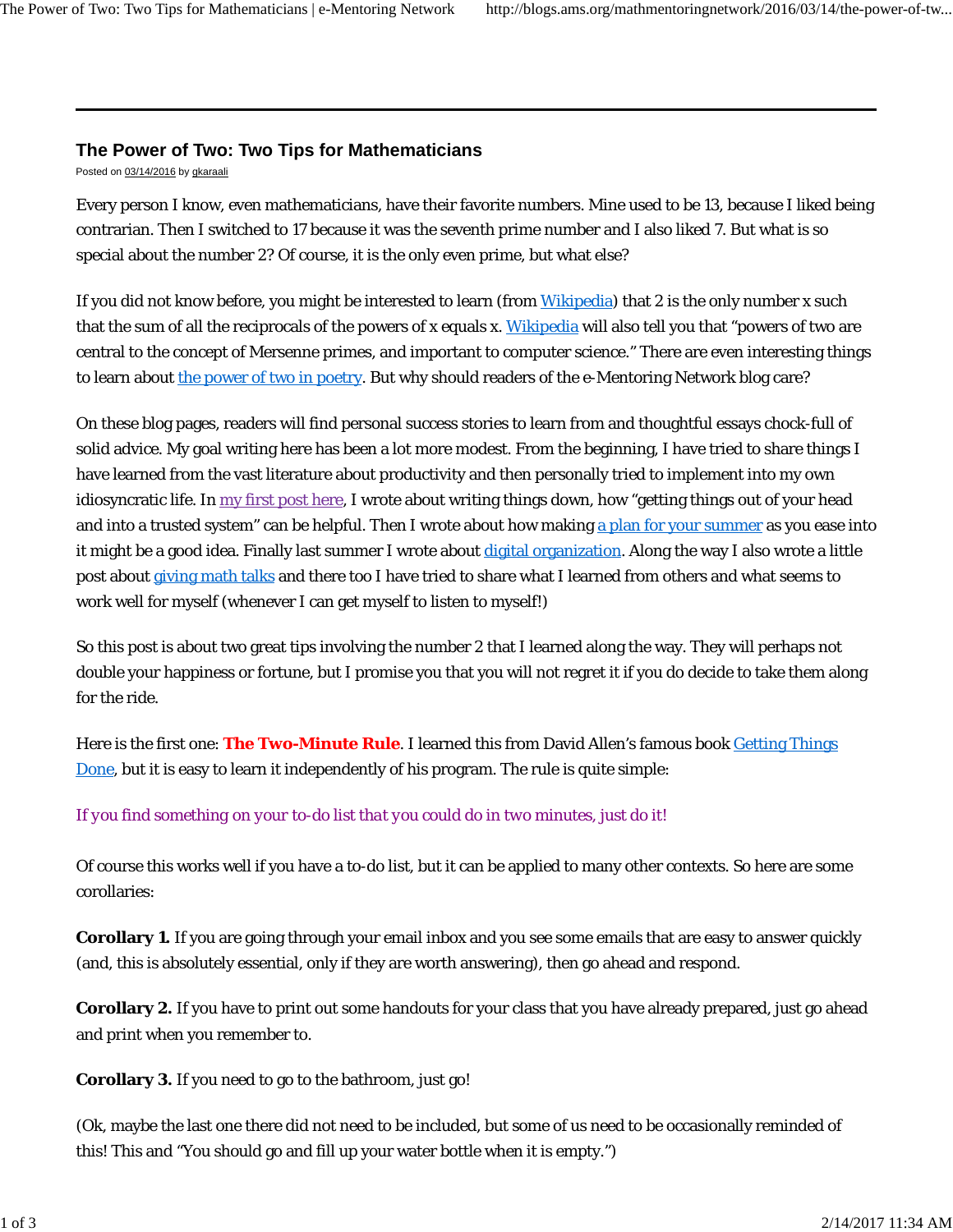What is the point of the two-minute rule? It is simple: It clears your inbox, it clears your to-do list, it helps you move forward, and it makes you feel good about yourself. That is a handful of points all at once. But there is more.

The two-minute rule also trains your mind to look at tasks on your list in a time-sensitive way. You learn eventually to think more carefully about how much certain types of tasks will take you. This is amazingly helpful when you are thinking of taking on new tasks. You might find that you just have too much on your plate already. Wouldn't that be a good thing to notice before you take on more?

Alright, time to move on to the second tip invoking the special powers of 2: To rhyme with the first one, I will call this **The Two-Week Rule**. Here it goes:

*When you receive a revise-and-resubmit request from a journal about your paper submission, turn it around in two weeks.*

Sometimes this may mean that you will be dropping some of the other balls on the air to the ground, but it will only be temporary. And once you do turn that paper around in two weeks, you will feel so great! And yes, it is almost always doable. Ok, if you were asked to incorporate a new semester's worth of data to the paper, then maybe not so much. But often the requests are much more minor than that. Even when the referees are asking for "major revision", you can often take care of it in two intense weeks.

I have used this tip myself with much success. Each time I have received feedback, even some that I was quite unpleased with, I gave myself one whole day to fume and bicker, and then I started the clock. Literally. Once I actually counted the total number of minutes it took me to handle a set of referee reports. I have seen that it has taken me about twenty-four hours. That is one full day, but spread over a couple weeks, it is not that bad. And in the end, you can still keep the "submitted" tag on your CV for that paper until it is accepted!

I have to admit that I do not do this all the time. In fact there is a paper that is still sitting in the depths of my computer filing system waiting to be revised. My defense: the four referees each requested that I do something totally contradictory to the others' requests. So I basically gave up. But was that wise of me? No. I do believe in the paper, so I should get my act together and take care of it. And after writing this post, now we all know that I have to do it in two weeks. What do you think? Can I?

Gizem Karaali is associate professor of mathematics at Pomona College and a founding editor of the Journal of Humanistic Mathematics. She is also an associate editor of the Mathematical Intelligencer and of Numeracy. Follow Gizem at @GizemKaraali



This entry was posted in General and tagged productivity, time management. Bookmark the permalink.

Comments: Email Webmaster © Copyright 2017 , American Mathematical Society